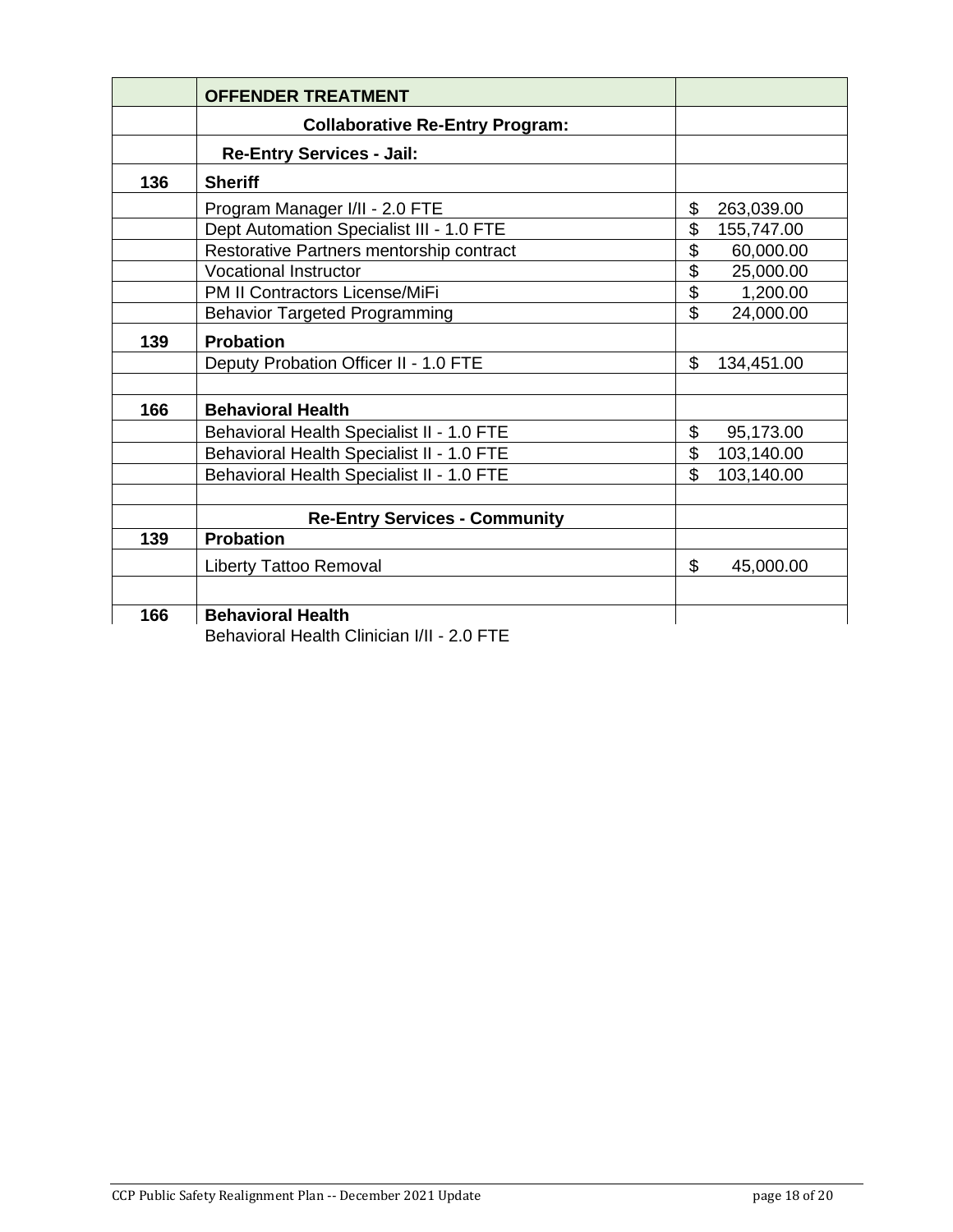# **X. Realignment Budget Narrative**

# **Offender Housing: \$5,154,084**

- **\$2,839,653 Jail Staffing** 20 FTEs.
- **\$ 335,277 Jail Food and Clothing Costs** for AB 109 offenders
- **\$1,873,154 In-Custody Law Enforcement Medical Care – Well Path**
- **\$ 56,000 Home Detention Program** (two-tier fee)
- **\$ 50,000 Security Services**

### **Offender Supervision: \$2,129,078**

- **\$1,059,084 Post Release Supervision Unit** 9 Probation Department FTEs • \$ **40,000 Electronic Supervision Program** – Probation Department • **\$ 298,815 District Attorney PRCS & Parole Violation Prosecution Unit** o 1 FTE Deputy District Attorney IV o .5 FTE Victim Witness Coordinator II • **\$ 83,430 Public Defender Specialty Court Advocate** • **\$ 242,506 Superior Court – Legal Process Clerks -** 3 FTE • **\$ 304,602 Court Screening Program** o 2.5 FTE Behavioral Health Clinician o Services and Supplies • **\$ 100,641 Veterans' Services –** 1.0 FTE
- 

### **Offender Treatment: \$2,625,402**

#### Collaborative Re-Entry Program

| \$964,890   | Re-entry Services Based at the Jail                                 |
|-------------|---------------------------------------------------------------------|
|             | Inmate Program Manager (Sheriff's Office)<br>$\circ$                |
|             | Deputy Probation Officer (Probation Department)<br>$\circ$          |
|             | Vocational Instructor (Sheriff's Office)<br>$\circ$                 |
|             | Behavioral Health Specialist (Behavioral Health 3.0 FTE)<br>$\circ$ |
|             | Data Automation Specialist (Sheriff's Office)<br>$\circ$            |
|             | Supplies (Sheriff's Office)<br>$\circ$                              |
|             | <b>Restorative Partners Contract</b><br>$\circ$                     |
|             | <b>Behavior Targeted Programming</b><br>$\circ$                     |
| \$1,176,037 | <b>Re-entry Services Based in the Community</b>                     |
|             | 4 Behavioral Health Clinician I/II<br>$\circ$                       |
|             | 4.5 Behavioral Health Specialist I/II/III<br>$\circ$                |
|             | 1.5 Behavioral Health Worker I/II<br>$\circ$                        |
|             | Behavioral Health Admin. Services Officer<br>$\Omega$               |
|             | .25 Mental Health Nurse Practitioner<br>$\Omega$                    |
|             | Services and Supplies<br>$\circ$                                    |
|             | Liberty Tattoo Removal - CAPSLO<br>$\circ$                          |
|             | Rent/lease North County Office<br>$\circ$                           |
| \$484,475   | <b>Housing Supports.</b>                                            |
|             | Expanded Sober Living Environment (24 beds)<br>$\circ$              |
|             | Supportive Housing Assistance (CAP SLO)<br>$\circ$                  |
|             |                                                                     |